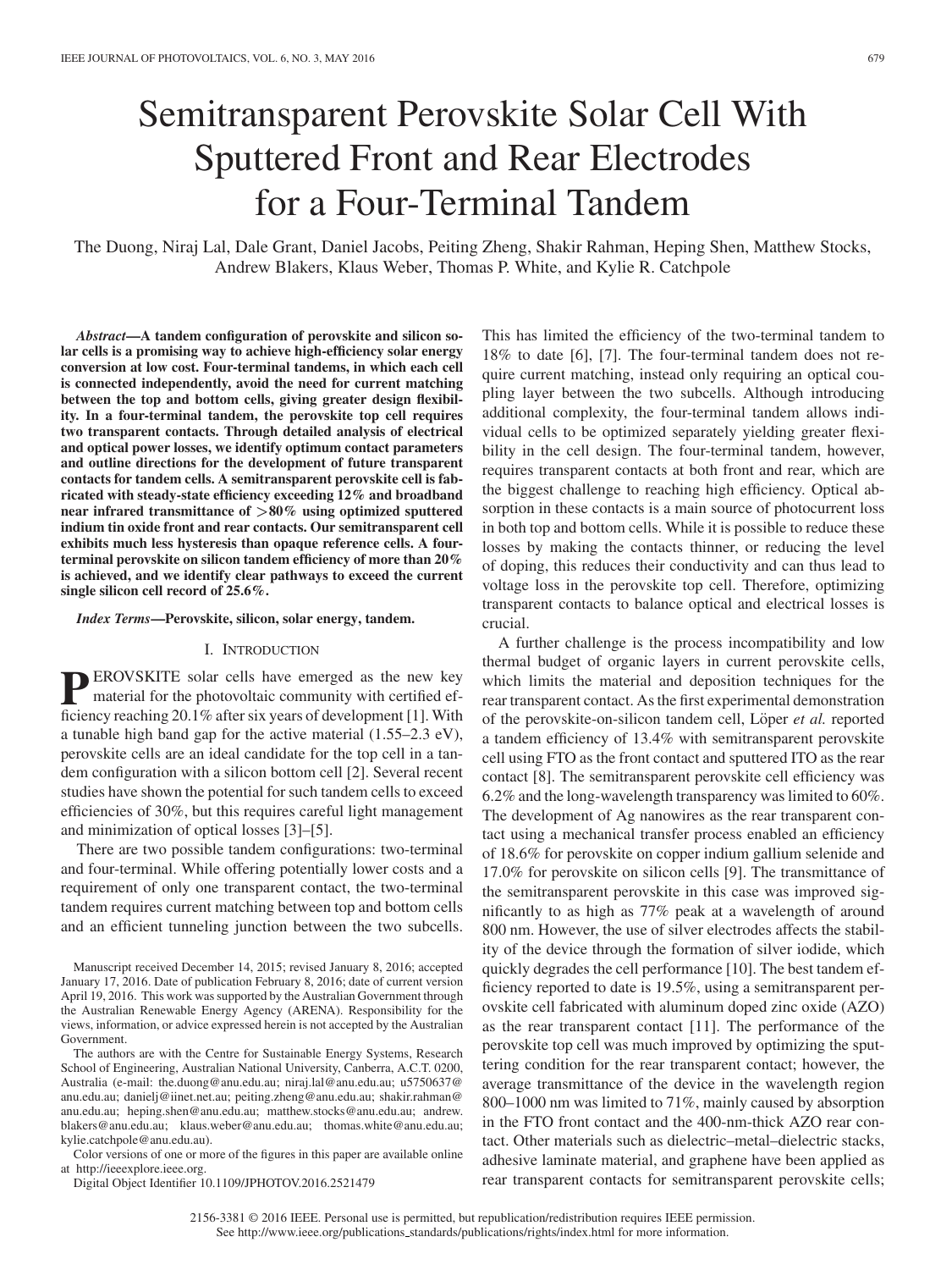however, the performance of these cells is less than 12%, with subbandgap transparency ∼60% [12]–[16].

In this work, we perform a detailed power loss analysis of the tandem efficiency resulting from the nonideal properties of the transparent contacts at the front and rear sides of perovskite cells. By optimizing sputtered ITO for both front and rear contacts, we demonstrate semitransparent mesoporous CH3NH3PbI<sup>3</sup> perovskite cell exceeding 12% efficiency and surpassing 80% transmittance in the 800–1000 nm wavelength range. Optical modeling of the complete cell structure shows good agreement with experimental data, allowing quantification of the major sources of current loss, and a clear design strategy to further improve tandem efficiency.

## II. RESULT AND DISCUSSION

## *A. Detailed Calculation of the Power Losses of a Tandem Cell With Transparent Contacts*

In this section, we perform a detailed analysis of optical (transmission) and electrical (resistive) losses introduced by semitransparent top cell contacts in a four-terminal perovskiteon-silicon tandem. This analysis helps to identify the target range of interest for sheet resistance and transmittance of contact layers to achieve optimal tandem efficiency.

For the power loss analysis, we take as a reference a tandem consisting of a state-of-the-art  $17.7\%$  efficient  $CH_3NH_3PbI_3$ perovskite cell and a 25.0% efficient silicon cell. These cells were chosen to meet our ultimate aim of achieving efficiencies above 25%; however, the conclusions drawn from the analysis are equally valid for lower efficiency cell combinations.

The reference perovskite cell characteristics are set as  $J_{\text{sc},p} =$ 22.1 mA/cm<sup>2</sup>,  $V_{oc,p} = 1.00 \text{ V}$ ,  $FF_p = 0.8$ . For the Si cell, we assume that the perovskite top cell acts as a long-pass filter, only transmitting subbandgap light with  $\lambda > 800$  nm ( $E_a$  = 1.55 eV). Under this reduced spectrum, the reference Si cell characteristics are  $J_{\text{sc,Si}} = 16 \text{ mA/cm}^2$ ,  $V_{\text{oc,Si}} = 0.68 \text{ V}$ , and  $FF_{Si} = 0.828$  [3], [17], [18]. The reference power (P<sub>0</sub>) for the four-terminal tandem with no additional optical or electrical losses is the sum of the two individual cell outputs

$$
P_0 = J_{sc, Si} \times V_{oc, Si} \times FF_{Si} + J_{sc,p} \times V_{oc,p} \times FF_p
$$

which gives a power of 26.7 mW/cm<sup>2</sup> or a tandem efficiency of 26.7%.

We next consider the impact of nonunity transmittance and nonzero sheet resistance in the front and rear contacts of the top cell. For each contact, we calculate a total tandem power loss  $\Delta P$  that is the sum of electrical and optical losses, noting that to first order, electrical losses impact only on the cell voltage while optical losses impact on the cell current. From this, we define the power fraction relative to the reference power:

$$
\frac{P}{P_0} = 1 - \frac{\Delta P}{P_0}
$$

.

The power fraction is a function of the contact transmittance (*T*), which we approximate as a constant value for all wavelengths, and an effective contact sheet resistance  $R'_{\text{sh}}$  accounts for the sheet resistance  $R_{\rm sh}$  of the conducting semitransparent film (ITO or FTO), plus any additional metal gird lines used to improve the conductivity. A detailed definition of  $R'_{\text{sh}}$  is given in the supplementary material section.

The tandem cell power loss due to the front contact can be divided into three contributions:

$$
\Delta P_{\text{front}} = P_{R,p} + P_{T,p} + P_{T,\text{Si}}
$$

where  $P_{R,p}$  and  $P_{T,p}$  are the resistive and optical power losses in the top (perovskite) cell, respectively, and  $P_{T,Si}$  is the optical power loss in the silicon due to nonunity transmission of subbandgap light through the top cell. Full expressions for each of these terms are provided in the supplementary information.

The rear contact loss has only two contributions since nonunity transmission through the rear contact does not impact the top cell:

$$
\Delta P_{\text{rear}} = P_{R,p} + P_{T,\text{Si}}
$$

where the expressions for  $P_{R,p}$  and  $P_{T,Si}$  are identical to those used for the front cell.

Fig. 1 shows contour plots of the power fraction as a function of *T* and  $R_{\rm sh}$ , calculated separately for the front (a) and rear (b) contacts. Results were calculated for a tandem cell area of  $1 \text{ cm}^2$ , and we assume that current from the top cell is collected via parallel busbars separated by 1 cm. As can be seen from Fig. 1(a), when  $R_{\rm sh}$  < 10  $\Omega/\square$ , the power loss is dominated by transmission losses and the power fraction is almost independent of  $R_{\rm sh}$ (indicated by the near-horizontal contour lines). With higher sheet resistance of 100  $\Omega/\square$ , the maximum power fraction that can be achieved is about 80%, with perfect transmittance of the layer. To achieve 90% power fraction, the layer sheet resistance needs to be less than 70  $\Omega/\square$  in the case of perfect transmittance, and the sheet resistance needs to be lower with reduced transmittance. Thus, the range of interest for the front contact is less than 70  $\Omega$ / $\Box$  for the sheet resistance and >90% for the transmittance (or absorption less than 10% when reflectance is neglected). For the rear contact as presented in Fig. 1(b), to achieve 95% power fraction, the sheet resistance needs to be lower than 30  $\Omega/\square$ and the transmittance needs to be higher than 85%. The white spots in both figures indicate experimentally measured sheet resistance and transparency for thin sputtered ITO layers using different deposition conditions, as discussed in the following sections. The arrows and black spots in Fig. 1(b) indicate the increase in power fraction that can be achieved by depositing a grid of  $35-\mu$ m-wide, 100-nm-thick gold fingers with a 1-mm pitch onto the rear ITO film to transport current to the busbars. These grid lines introduce a small additional optical loss, but significantly reduce the electrical losses, resulting in a net power gain from the tandem cell. The parameters of the grid correspond to those used in our fabricated semitransparent cells described below, although there is a great deal of freedom to vary these depending on fabrication constraints. The method of calculating the effective sheet resistance and effective transparency of the transparent contacts with metal grids is described in the supporting material. Although we have not considered it here due to fabrication challenges, the addition of gridlines in the front contact could further improve the cell performance.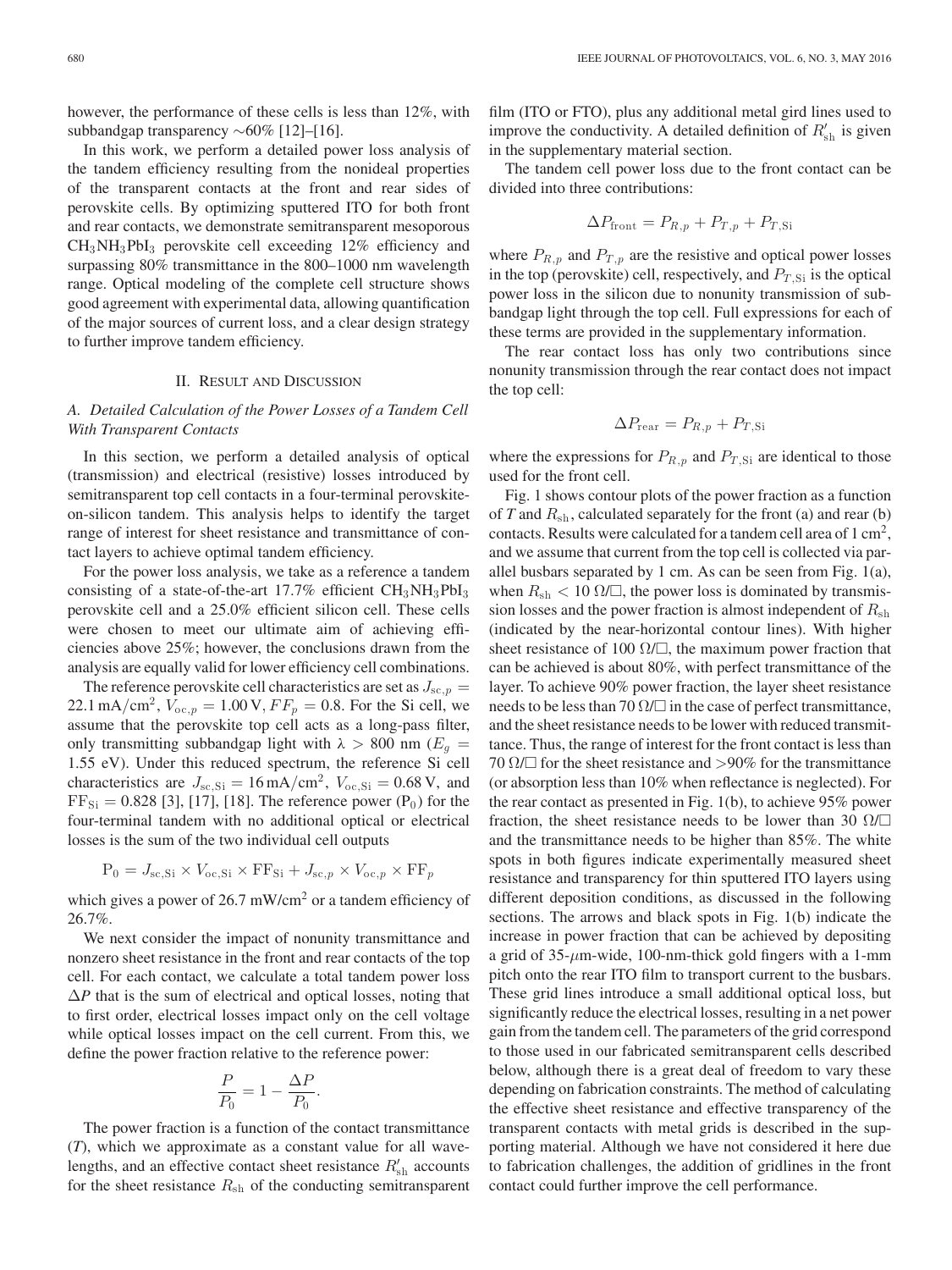

Fig. 1. Power loss analysis of tandem efficiency coming from the nonideal electrical and optical properties of the front transparent contact (a) and rear transparent contact (b). The points correspond to experimental data of commercial FTO (FTO<sub>C</sub>), commercial ITO (ITO<sub>C</sub>), and sputtered ITO substrates developed in this work. No metal grid was applied for the front contact; hence, the white points in (a) indicate the sheet resistance and transparency of bare TCO films. The white points of origin of the arrows in (b) indicate the sheet resistance and transparency of the bare TCO film, while the black points indicate the effective sheet resistance and transparency after the implementation of metal grids with parameters given in the main text.

In the following sections, we describe the experimental optimization of front and rear ITO electrodes in a semitransparent perovskite cell with reference to the above power loss analysis, as well as other process-related constraints.

#### *B. Front Contact Optimization*

In this section, we describe the development of a front transparent contact for the perovskite top cell using sputtered ITO on glass substrate. A metal grid was not applied for the front transparent contact due to the incompatibility with the perovskite cell fabrication process. The sheet resistance, absorption, and power fraction of the substrate when used as the front contact on perovskite cell was then compared with the widely used commercial FTO and commercial ITO substrates. While commercial FTO substrates normally have low sheet resistance (7  $\Omega/\square$  for TEC 7) and can withstand high-temperature processes, the excessive absorption of up to 30% in the long-wavelength region makes them unsuitable for the superstrate contact in perovskite cells, especially in a tandem structure. Commercial ITO with low sheet resistance of 8–12  $\Omega/\square$  also has absorption of up to 15% in the long-wavelength part of the spectrum [see Fig. 2(a)]. We have found that with a high-temperature annealing step of up to 500 °C in air required for the fabrication of mesoporous perovskite cells, the sheet resistance of the commercial ITO substrate increases to 25–30  $\Omega/\square$ , and the absorption is reduced but is still more than 7%, as in Fig. 2(a).

In this work, we have optimized an RF sputtering process to deposit ITO films with absorption below 4% and sheet resistance comparable to commercial ITO  $(26.7 \Omega/\square)$  after annealing). The absorption and sheet resistance of the films are further reduced after high-temperature annealing at 500 °C in air. The RF power and deposition duration is varied while keeping chamber pressure fixed to achieve different film transmittance and sheet resistances. Fig. 2(a) shows the measured absorption of various TCO films on glass substrates and their sheet resistance values before and after high-temperature annealing in air. The lower absorption and higher transmittance of the sputtered ITO after annealing are explained by the improvement in the crystal structure and the oxidation of compounds with lower valence states which appear brownish or black [19]. Fig. S3, in the supplementary material, shows XRD results of the ITO film before and after annealing in air. The film is amorphous after deposition and becomes crystalline after annealing. The reason for the reduction of sheet resistance is still unknown and is contradictory to other reports [20], [21]. Nonetheless, the impact of annealing conditions on the electrical and optical properties of ITO film is known to be very sensitive to deposition conditions and technique [20]–[24]. The roughness of the sputtered ITO as measured by atomic-force microscopy (AFM) is comparable with the commercial ITO and is much smaller than the roughness of FTO substrate. The roughness average decreases from the root-mean-squared value Rq of 5.4–1.6 nm after hightemperature annealing. The AFM images of all the substrates are presented in Fig. S3, available in the supplementary material.

The optical properties of the glass substrate are also important since the absorption of glass in the near infrared varies from less than 1% for quartz to 3–4% in normal microscope slide glass. Fig. S4, in the supplementary material, shows the comparison of transmittance between sputtered ITO on different glass types.

The projected power losses in a perovskite-on-silicon tandem cell using the commercial FTO, commercial ITO and various sputtered ITO substrates as the front transparent contact are indicated by the white points in Fig. 1(a). To account for the nonflat transmittance spectrum of the layer, solar weighted transmittance is calculated with the assumption of no reflectance. From the analysis, FTO substrates offer a tandem efficiency power fraction of less than 85% compared with the ideal case, mainly due to the high absorption of the FTO layer. Sputtered ITO at 30 W offers less than 70% power fraction, mainly due to the resistive power loss from the high sheet resistance of the layer. Transparent contacts with sputtered ITO at RF power of 60 W, 90 W, and commercial ITO lie in the range of interest. Sputtered ITO at RF power of 90 W gives the best power fraction of 94% as the result of high transparency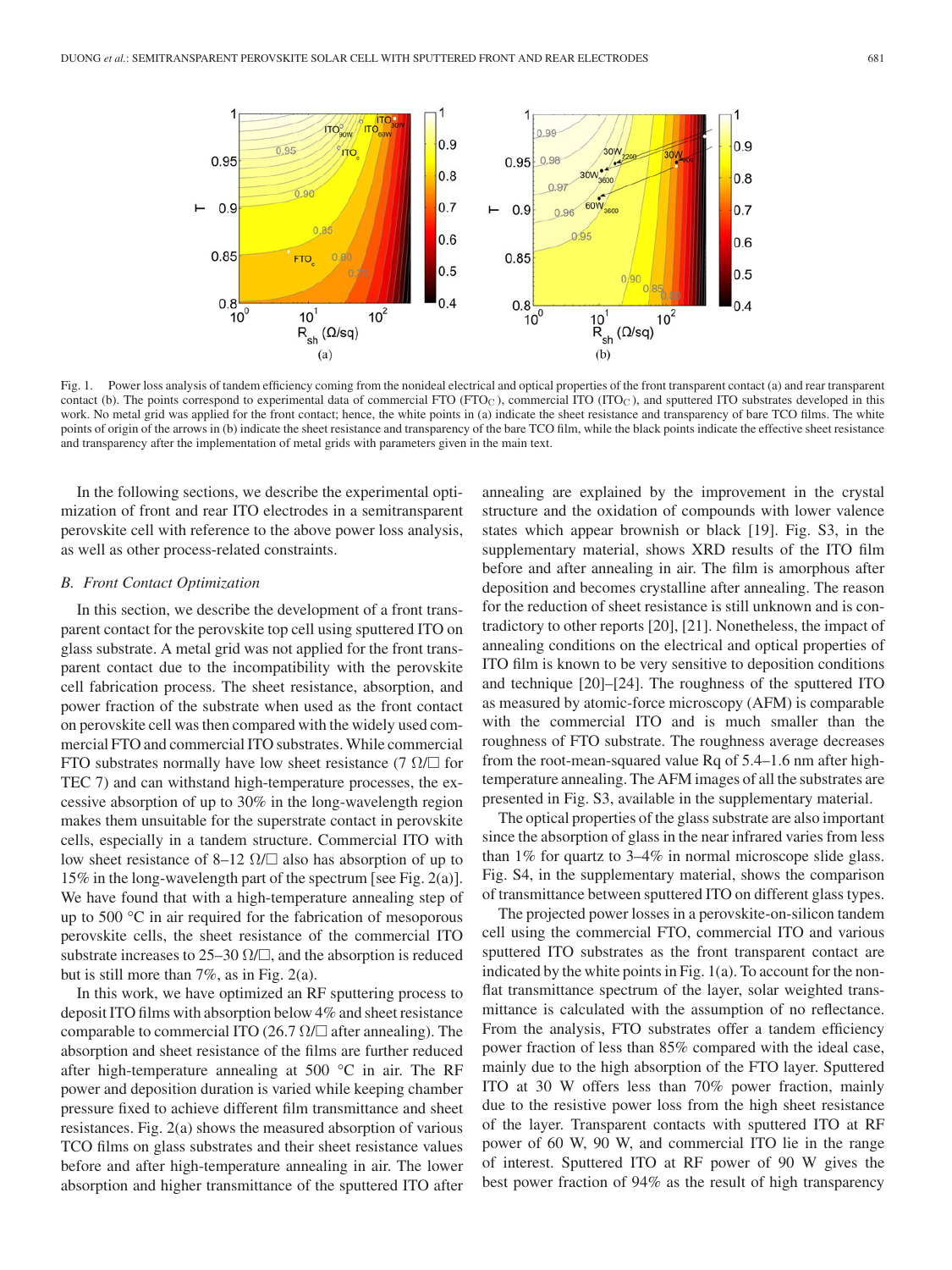

 $(b)$ 

Fig. 2. (a) Measured absorption of different transparent contacts for the front and rear electrodes. The AM1.5G solar spectrum is shown for reference. Only selected sputtered ITO substrates are presented for clarity. (b) Film thickness, sheet resistance, and solar weighted absorption of different transparent contacts before and after annealing.

and reasonably low sheet resistance. In real cases, reflectance (which has been neglected in this analysis since it will depend greatly on the structure, layer thickness, and surface roughness of the device) would need to be included.

## *C. Rear Contact Optimization*

Various TCOs including ITO, AZO, and IZO (indium zinc oxide) have been applied as the transparent rear contact on perovskite solar cells using the sputtering method [4], [11], [12]. To prevent sputtering damage to the organic hole transport layer, a common method is to apply a thin layer of  $MoO<sub>x</sub>$  prior to the TCO deposition.  $MoO<sub>x</sub>$  is chosen because of its favorable band energy alignment for hole extraction. This method has been widely used in organic solar cells and, recently, in silicon solar cells [25]–[28].

The thickness of the  $MoO<sub>x</sub>$  interlayer needs to be optimized.  $MoO<sub>x</sub>$  that is too thick cannot fully cover the surface of the organic hole transport layer resulting in damage during  $MoO<sub>x</sub>$ , and the electrode will reduce the oxidation states of the layer within the first few nanometers and make the film less conductive [29].  $MoO<sub>x</sub>$  that is too thick will increase the series resistance and parasitic optical absorption and greatly influence the overall tandem efficiency. The work function and conductivity  $MoO<sub>x</sub>$ layer change under air exposure within an hour [30], [31]. In this work, it is found that a long waiting time between  $MoO<sub>x</sub>$ deposition and ITO deposition has a detrimental effect on the semitransparent cell performance, which normally shows up as the S-shape in the *I–V* characteristic of the device (see Fig. S5 in the supplementary material). Sputtering of ITO within an hour of  $MoO<sub>x</sub>$  deposition is required to achieve the good semitransparent perovskite cell performance.

Sputtering conditions including RF power, chamber pressure, and duration need to be carefully chosen to limit the damage from the ion bombardment and UV exposure from the sputtering process, while at the same time achieving the desired conductivity and transparency. Again, the chamber pressure is fixed at 1.5 mtorr, while RF power and duration are varied. Due to the limited thermal budget of the organic layers in a perovskite cell, the rear TCO cannot be annealed at high temperature to improve the optical and electrical property as was done for the front TCO. Instead, we add a metal grid to compensate for the high sheet resistance of the rear contact. The addition of the grid increases the optical loss by a few percent due to shading. The metal grid is deposited by electron-beam evaporation through a shadow mask to avoid the use of photoresists or solvents that could degrade the device layers.

The finest metal width we can achieve with this method is 30–35  $\mu$ m, which lies within the range of interest. The pitch is chosen as 1 mm, which is close to the optimal value to achieve the balance between resistive loss from TCO, metal grid, and the optical loss from shading (see Fig. S6 in the supplementary material).

Sputtered ITO with varying sheet resistance and solar weighted transmittance are plotted in Fig. 1(b) to evaluate the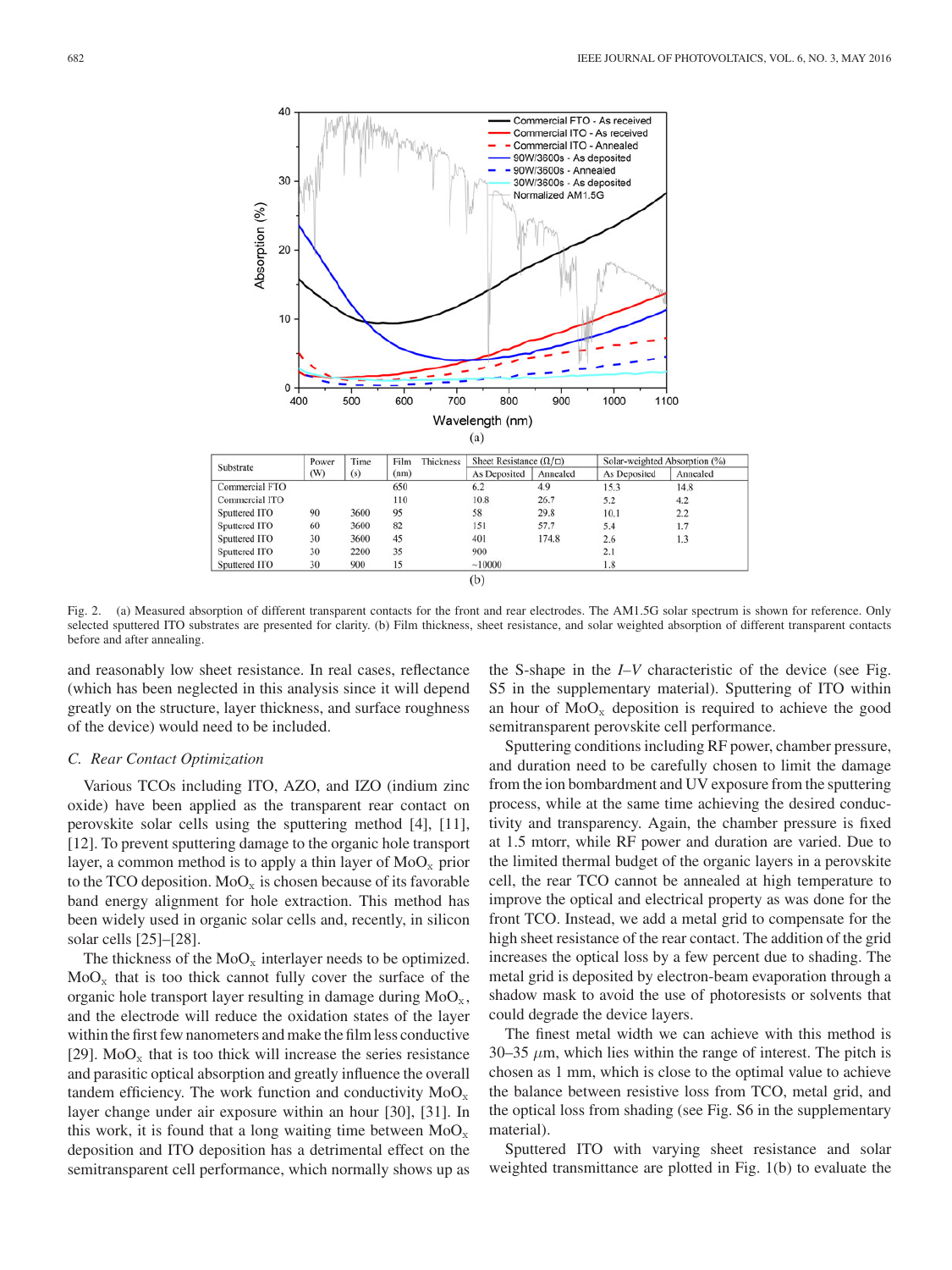

Fig. 3. (a) SEM surface image of perovskite film on ms-TiO<sub>2</sub> layer. (b) SEM cross-sectional image of semitransparent cell with no MgF<sub>2</sub>. Note that the Gold and Pt layers at the top of the figure were deposited to protect the cell during FIB milling and are not present in the working cell.

potential tandem efficiency. The line connecting the dots represents the effect of adding a metal grid with ∼3% shading loss onto the layer. From the power loss analysis, high sheet resistance of the transparent contact up to 1000  $\Omega/\square$  can be compensated with the use of a metal grid to minimize the resistive loss in the top cell. In that range of sheet resistance, the transmittance of the layer needs to be prioritized to achieve higher tandem efficiency. Transmittance can be increased by lowering the RF power and/or shortening the duration of the deposition. However, the film will not be continuous with a very short deposition time, as illustrated in the case with 30 W of RF power and 900-s duration, where the high sheet resistance could not be compensated with the use of a metal grid. As the result, sputtered ITO at RF power of 30 W and 3600-s duration offer the best power fraction of close to 97%.

The power loss calculation does not take into account the damage to the perovskite cell due to sputtering under various conditions. Obvious damage is observed in the cross-sectional scanning electron microscopy (SEM) image of the perovskite cell with 60-W RF power and 3600-s duration. As the result, semitransparent perovskite cell with 60-W RF power has lower FF compared with the cell with 30-W RF power (see Fig. S7 in the supplementary material).

#### *D. Semitransparent Perovskite Cell Performance*

Fig. 3(a) shows a SEM image of the surface of the perovskite film grown on top of the mesoporous  $TiO<sub>2</sub>$  layer on the sputtered ITO glass substrate. Fig. 3(b) shows a SEM cross-sectional image of the semitransparent cell with all the layers as labeled. In the complete device,  $MgF_2$  is deposited at both the front and rear sides to reduce the reflection loss. The perovskite layer is deposited using a solvent engineering method, which has been demonstrated previously with high-efficiency perovskite cells, producing uniform pinhole-free films [32], [33]. The continuous perovskite capping layer on top of the mesoporous  $TiO<sub>2</sub>$ enables the deposition of a uniform planar Spiro-MeOTAD hole transport layer, which prevents possible shunting paths. With the very thin protective  $MoO<sub>x</sub>$  layer, no obvious damage to the Spiro-MeOTAD is observed.

In good agreement with the power loss analysis and optimization process, the best results are obtained with RF power 90 W/duration 3600 s for the front contact and RF power 30 W/duration 3600 s for the rear contact with 10 nm of  $MoO<sub>x</sub>$  interlayer. Fig. 4(a) presents the performance of the semitransparent perovskite cell. The *J–V* measurement using a reverse scan at 50 mV/s gives good agreement with the steady-state measurement at the maximum power point. The steady-state current and time-dependent power output are presented in Fig. S8 in the supplementary material. The semitransparent cell has lower  $V_{\text{oc}}$  and  $J_{\text{sc}}$  compared with an opaque cell of the same structure, but with the  $MoO<sub>x</sub>/ITO$  rear contact replaced by a gold electrode, as shown in Fig. 4(b). The reduction of  $J_{\rm sc}$  is mainly due to the nonabsorbed light in the first pass not being reflected back to the perovskite active layer for photocurrent generation in the semitransparent device. However, this is not a significant concern as this light is instead transmitted to the bottom Si cell. The lower  $V_{\rm OC}$  of the semitransparent cell might be attributed to the change in the interface from HTL/Au to HTL/MoO<sub>x</sub>/ITO. Although several groups have reported an improvement of  $V_{\text{oc}}$  in semitransparent devices, no explanation has been given [9], [11]. The FF of the semitransparent cell is comparable with the opaque cell, which indicates that the lateral conductivity of the transparent contact and metal grid at the rear side does not increase the series resistance too much and that the organic HTL layer is not damaged by sputtering. In Fig. 4(b), the hysteresis effect on semitransparent cell is observed to be much less severe than the opaque cell. We believe this might come from the difference of the HTL interfaces, although further investigation needs to be undertaken. In the *J–V* scan of the opaque cell in the reverse direction, a reduction of the current density when the applied voltage changes from 0.2 to 0 V is observed. This might be related to the anomalous hysteresis effect of perovskite solar cells, but a detailed explanation does not exist at the moment.

Fig. 5(a) shows the optical characteristics of the complete cell, which exhibits broadband transmittance exceeding 80% in the 800–1000-nm wavelength range. Despite the use of  $MgF_2$ antireflection coatings on both sides, the reflectance is still higher than 10% at some wavelengths due to the refractive index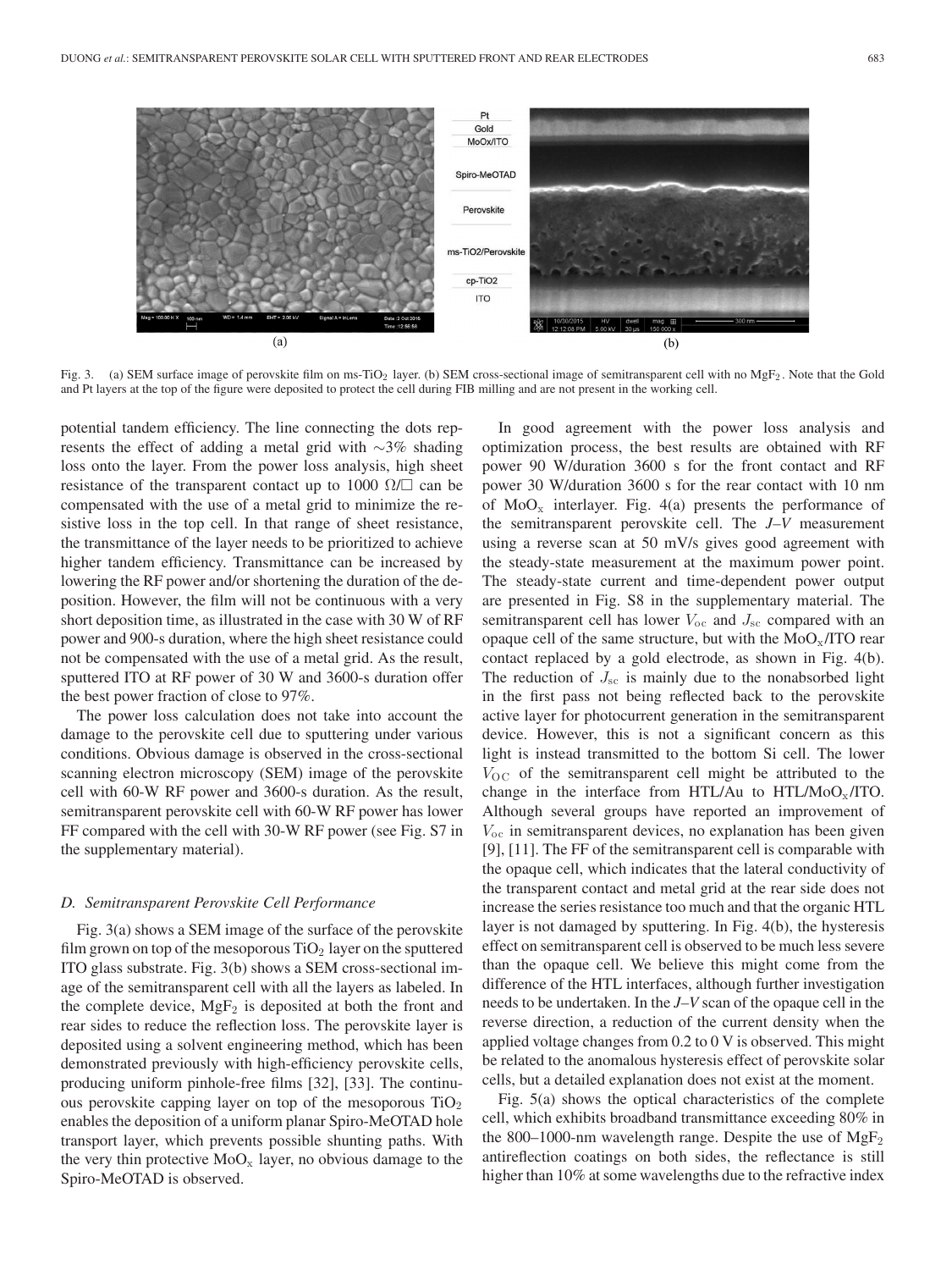

Fig. 4. (a) *I–V* characteristic of semitransparent perovskite cell obtained by reverse scan with the rate of 50 mV/s. The dot presents the steady-state measurement at the maximum power point. (b) Comparison of hysteresis in the semitransparent cell and an opaque cell fabricated using the same process.



Fig. 5. (a) Transmittance/reflectance/absorption data of the semitransparent perovskite cell. (b) Absorption of the device increase significantly with the addition of MoOx/ITO at the rear contact. The complete structure of the sample is Glass/ITO/cp-TiO2/ms-TiO2/Perovskite/Spiro/MoOx/ITO.

mismatch of multiple layers in the device. The complete semitransparent cell absorbs up to 12% of incident light between 800–1100 nm, which is much lower than the absorption of 30–40% reported in other works [8], [12]. The absorption mainly comes from the  $MoO<sub>x</sub>/ITO$  layers at the rear side [see Fig. 5(b)]. This increases the absorption by 7–8%, which is much higher than the absorption of the as-deposited ITO layer  $(<3\%)$ . With the negligible absorption from the 10-nm  $MoO<sub>x</sub>$ , it implies that the electric field distribution inside the device is modified upon the adding of those layers, which increases the absorption of the device substantially.

### *E. Tandem Cell Performance*

The silicon cell used in this work has a passivated emitter rear locally diffused (PERL) structure with an efficiency of 19.6%. The active area of the semitransparent perovskite cell is 5 mm  $\times$  5 mm, while the size of the PERL cell is 2 cm  $\times$  2 cm. Due to the cell size mismatch, the *J–V* characteristics of perovskite cell and silicon cell cannot be measured simultaneously. To determine the value of  $J_{SC}$  for the silicon cell, several groups have proposed a two-step method, where the external quantum efficiency (EQE) of the Si cell (with the light incident on the Si cell filtered by the Perovskite cell) is measured first, followed by the determination of  $J_{\rm sc}$  on the basis of the EQE spectrum. The *J–V* characteristic of silicon cell is then measured with an adjusted light intensity so that the measured  $J_{SC}$  matches the value determined from the EQE spectrum [8], [9]. This method will result in some inaccuracy as it does not account for the change in the solar spectrum when only infrared light can be transmitted through the perovskite filter. In this study, a  $2.5 \text{ cm} \times 2.5 \text{ cm}$  perovskite optical filter with the same layers and prepared under the same processing conditions as the semitransparent perovskite solar cell is used as the mask to directly measure the silicon cell performance under 1-sun illumination. The results are presented in Fig. 6. Under the perovskite cell filter, the current of the PERL cell obtained from the *J–V* measurement is 16.9 mA/cm2, which agrees well with the current value calculated from the EQE data of 17.4 mA/cm2. It is noticeable that the EQE value of filtered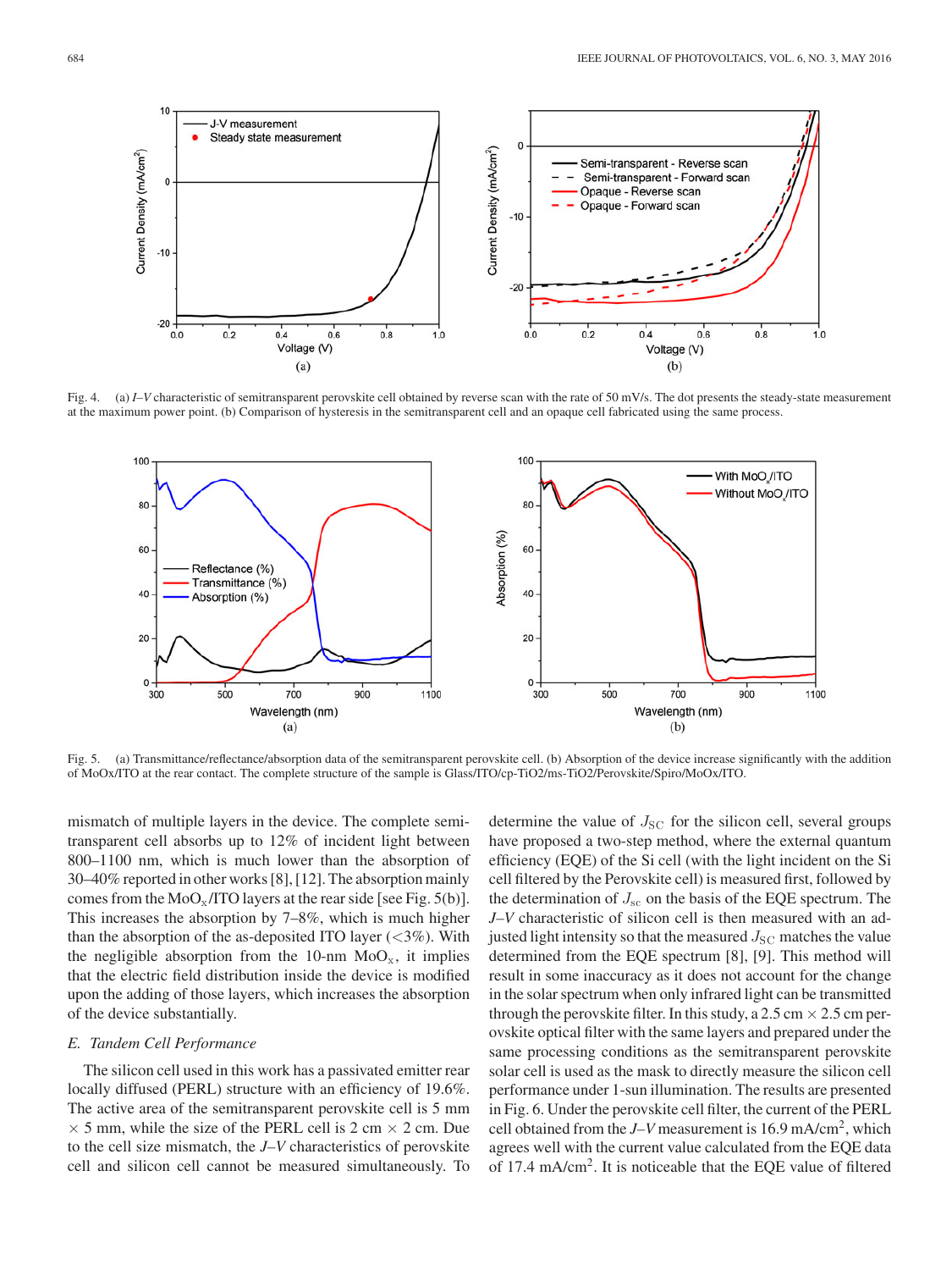

Fig. 6. (a) EQE of PERL silicon cell with and without filter and transmittance of perovskite cell. (b) *I–V* curves of PERL silicon cell with and without filter and semitransparent perovskite cell. (c) Summary of semitransparent perovskite cell, filtered, and nonfiltered PERL cell and tandem cell performance.

silicon is higher than the transmittance of the semitransparent perovskite at some wavelength range. This can be explained as the transmittance measurement of the perovskite cell takes into account the shading effect of applied metal grids, which causes around 3% reduction in the transmittance. The shading effect is excluded during the EQE measurement as the small beam size is aligned in between two metal fingers. The  $V_{\text{oc}}$  of the PERL cell is reduced by 20 mV as a result of the lower light intensity. The reduction of the Si cell FF by 3% can be explained by the greater impact of the cell shunt resistance at the lower current density. Overall, the efficiency of the PERL cell under the perovskite filter is 7.9%. The four-terminal tandem efficiency is calculated as the sum of perovskite top cell and filtered PERL silicon bottom cell with a value of 20.1%. The result is promising as the tandem gives a net improvement of 0.5% compared with the stand-alone PERL cell. To date, this is one of the highest efficiencies reported for perovskite on silicon tandem to our knowledge.

#### *F. Challenges and Outlook*

According to previous work, with a bandgap of 1.55 eV for the active material, a perovskite top cell efficiency of 17% is required to achieve 25% perovskite-on-silicon tandem efficiency. The silicon cell after being filtered by perovskite cell needs to contribute the remaining 8%. By replacing the 19.6% PERL cell with a more efficient interdigitated back contact cell with initial efficiency of 23.3%, we can achieve an efficiency of 9.2% with a perovskite filter (see Fig. S9 in the supplementary

material). Thus, the main challenges are increasing the efficiency and further increasing the transparency of the semitransparent perovskite cell. The reduction of  $V_{\text{OC}}$  in our current cells might be minimized by interface engineering the layers at the rear contact, while the  $J_{SC}$  might be improved with a thicker perovskite layer. Optical modeling of the semitransparent perovskite cell was performed, which provides a good fit to experimental data (see Fig. S10 in the supplementary material). A schematic of the semitransparent perovskite cell is shown in the inset of Fig. 7, where layer thicknesses shown were obtained by fitting the model to the measured reflection/transmission of the complete cell. The optical model was used to calculate the optical absorption in each layer of the cell, shown in Fig. 7, where the current loss was obtained by integrating the absorption, weighted by the AM1.5G photon flux. The three primary current loss mechanisms are reflection from the perovskite cell, absorption within the rear  $MoO<sub>x</sub>/ITO$  contact layers, and absorption within the Spiro layer where each mechanism reduces the potential current by 2.33, 1.39, and  $0.85 \text{ mA/cm}^2$ , respectively. The reflectance needs to be reduced by using better antireflectance coating method and reducing the refractive index mismatch inside the device, especially for longer wavelengths. A method for optically coupling the perovskite and silicon cell also needs to be implemented to avoid light escaping before reaching the bottom cell. Optimization of  $MoO<sub>x</sub>$  thickness for the rear contact is expected to further improve the transparency. Reducing the hole-transport layer thickness as much as possible without degrading the perovskite cell performance will help to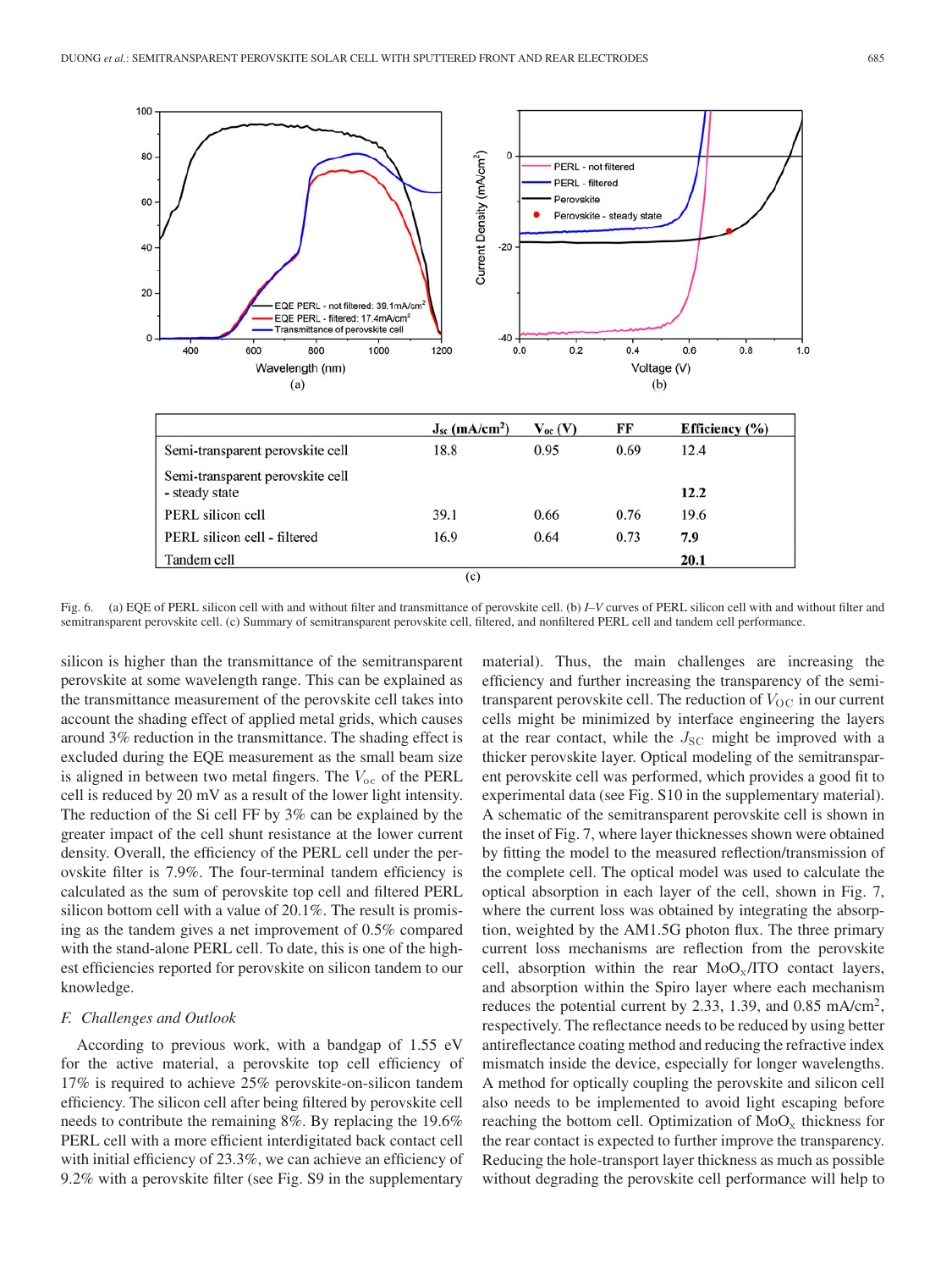

Fig. 7. Fractional light loss breakdown of all the layers in the semitransparent perovskite cell together with reflectance and transmission (the *y*-axis is truncated for clarity; refer to Fig. S11 in the supplementary material for the full picture). (Inset) Schematic of the device. All the layer thicknesses were estimated from the optical model, and the calculated current loss from each layer is shown on each layer, together with the total incidence, reflected, and transmitted current as the arrows.

reduce the current loss from this layer [34]. Another strategy is to increase the bandgap of the perovskite active material, as this will lessen the requirement for the top cell efficiency since more light will be transmitted to the bottom cell.

Increasing the size of the perovskite cell to match the size of silicon cell without affecting the cell performance is challenging especially when spin-coating is used as the deposition method. New perovskite deposition methods such as slot die coating or antisolvent extraction are required to fabricate efficient largearea perovskite cells [35]. One of the biggest challenges is to improve the stability of perovskite cells to be comparable with that of silicon.

## III. CONCLUSION

In conclusion, a semitransparent perovskite cell with 12.2% steady-state efficiency and broadband transmittance over 80% has been demonstrated through the optimization of sputtered ITO for front and rear transparent contacts. This enables perovskite-on-silicon tandem efficiency of 20.1% using a 19.6% PERL silicon cell. This work provides clear guidelines and practical methods to optimize transparent contact for perovskite solar cells. Future work is expected to lead to >25.6% tandem efficiency.

#### ACKNOWLEDGMENT

The authors would like to thank Dr. S. Surve for support on laser patterning of the substrates and shadow mask fabrication, Dr. K. Vora for support with ITO sputtering, J. Peng for help with the AFM measurement, and Y. O. Mayon for help with the cross-sectional SEM images. Part of this experiment was performed at the Australian National Fabrication Facility ACT Node and Centre for Advanced Microscopy at the Australian National University. Computational resources for the optical modeling were provided by the National Computational Infrastructure, Australia, and the NeCTAR Research Cloud, Australia.

#### **REFERENCES**

- [1] [Online]. Available: http://www.nrel.gov/ncpv/images/efficiency\_chart. jpg
- [2] J. H. Noh, S. H. Im, J. H. Heo, T. N. Mandal, and S. I. Seok, "Chemical management for colorful, efficient, and stable inorganic–organic hybrid nanostructured solar cells," *Nano Lett.*, vol. 13, pp. 1764–1769, 2013.
- [3] N. N. Lal, T. P. White, and K. R. Catchpole, "Optics and light trapping for tandem solar cells on silicon," *IEEE J. Photovoltaics*, vol. 4, no. 6, pp. 1380–1386, Nov. 2014.
- [4] M. Filipič et al., "CH 3 NH 3 PbI 3 perovskite/silicon tandem solar cells: characterization based optical simulations," *Opt. Exp.*, vol. 23, pp. A263– A278, 2015.